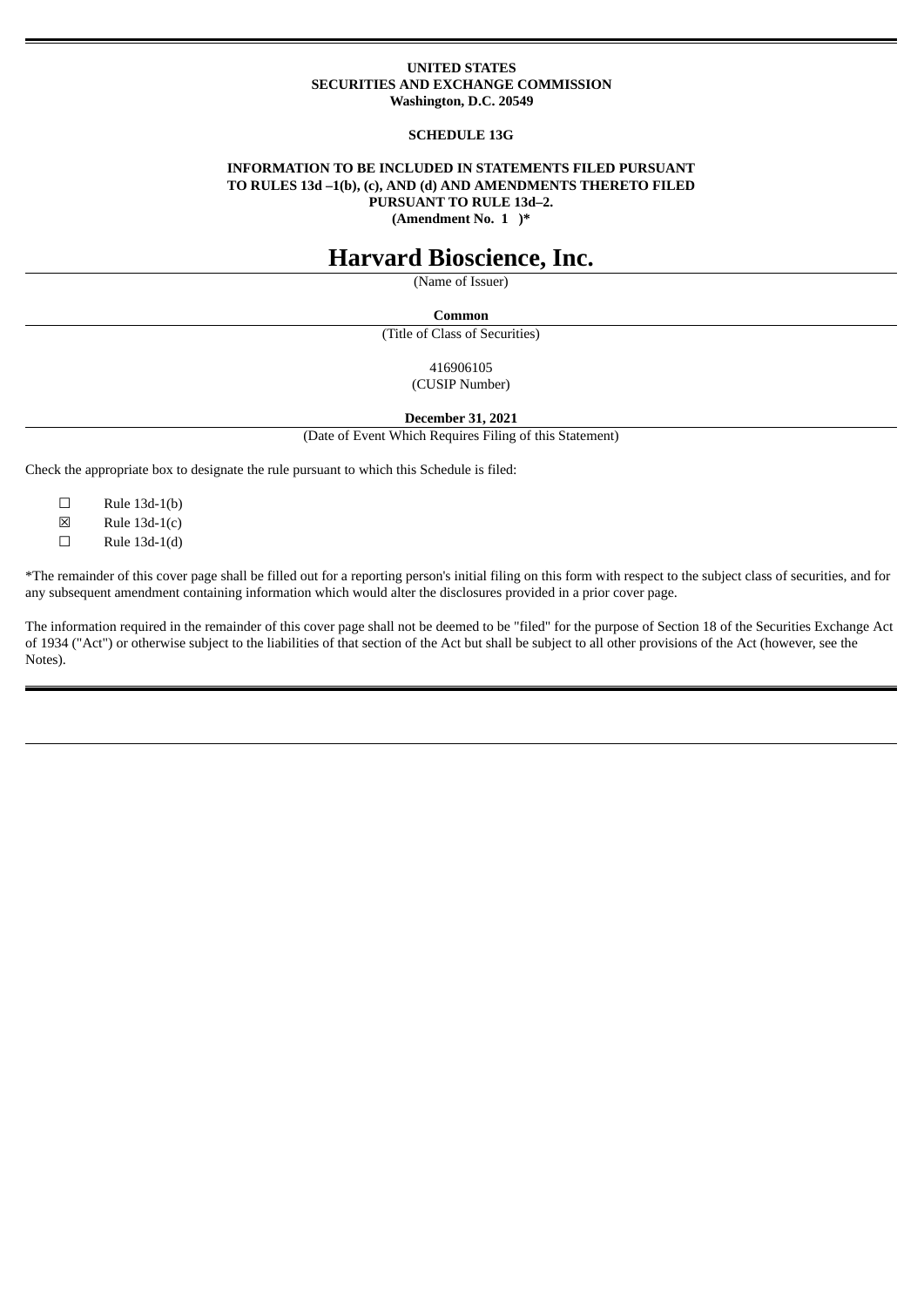|                                                                   |                                              | CUSIP No. 416906105                                                 |        |                                                                                            |  |  |  |  |
|-------------------------------------------------------------------|----------------------------------------------|---------------------------------------------------------------------|--------|--------------------------------------------------------------------------------------------|--|--|--|--|
|                                                                   |                                              |                                                                     |        |                                                                                            |  |  |  |  |
|                                                                   | $1.$                                         |                                                                     |        | Names of Reporting Persons<br>Portolan Capital Management, LLC                             |  |  |  |  |
|                                                                   |                                              |                                                                     |        |                                                                                            |  |  |  |  |
|                                                                   | 2.                                           | Check the Appropriate Box if a Member of a Group (See Instructions) |        |                                                                                            |  |  |  |  |
| $\Box$<br>(a)                                                     |                                              |                                                                     |        |                                                                                            |  |  |  |  |
|                                                                   |                                              | (b)                                                                 | $\Box$ |                                                                                            |  |  |  |  |
|                                                                   |                                              |                                                                     |        |                                                                                            |  |  |  |  |
|                                                                   | 3.                                           | <b>SEC Use Only</b>                                                 |        |                                                                                            |  |  |  |  |
|                                                                   |                                              |                                                                     |        |                                                                                            |  |  |  |  |
|                                                                   | $\overline{4}$                               | Citizenship or Place of Organization<br>Delaware                    |        |                                                                                            |  |  |  |  |
|                                                                   |                                              |                                                                     |        |                                                                                            |  |  |  |  |
|                                                                   |                                              |                                                                     | 5.     | Sole Voting Power                                                                          |  |  |  |  |
|                                                                   |                                              |                                                                     |        | 2,538,799                                                                                  |  |  |  |  |
|                                                                   |                                              |                                                                     |        |                                                                                            |  |  |  |  |
|                                                                   | Number of<br><b>Shares</b>                   |                                                                     | 6.     | <b>Shared Voting Power</b>                                                                 |  |  |  |  |
|                                                                   | Beneficially                                 |                                                                     |        |                                                                                            |  |  |  |  |
|                                                                   | Owned by<br>Each<br>Reporting<br>Person With |                                                                     | 7.     | Sole Dispositive Power                                                                     |  |  |  |  |
|                                                                   |                                              |                                                                     |        | 2,538,799                                                                                  |  |  |  |  |
|                                                                   |                                              |                                                                     |        |                                                                                            |  |  |  |  |
|                                                                   |                                              |                                                                     | 8.     | <b>Shared Dispositive Power</b>                                                            |  |  |  |  |
|                                                                   |                                              |                                                                     |        |                                                                                            |  |  |  |  |
|                                                                   |                                              |                                                                     |        |                                                                                            |  |  |  |  |
|                                                                   | 9.                                           |                                                                     |        | Aggregate Amount Beneficially Owned by Each Reporting Person                               |  |  |  |  |
|                                                                   |                                              | 2,538,799                                                           |        |                                                                                            |  |  |  |  |
|                                                                   |                                              |                                                                     |        |                                                                                            |  |  |  |  |
|                                                                   | 10.                                          |                                                                     |        | Check if the Aggregate Amount in Row (9) Excludes Certain Shares (See Instructions) $\Box$ |  |  |  |  |
|                                                                   |                                              |                                                                     |        |                                                                                            |  |  |  |  |
| Percent of Class Represented by Amount in Row (9)<br>11.<br>6.22% |                                              |                                                                     |        |                                                                                            |  |  |  |  |
|                                                                   |                                              |                                                                     |        |                                                                                            |  |  |  |  |
|                                                                   | 12.                                          | IA                                                                  |        | Type of Reporting Person (See Instructions)                                                |  |  |  |  |
|                                                                   |                                              |                                                                     |        |                                                                                            |  |  |  |  |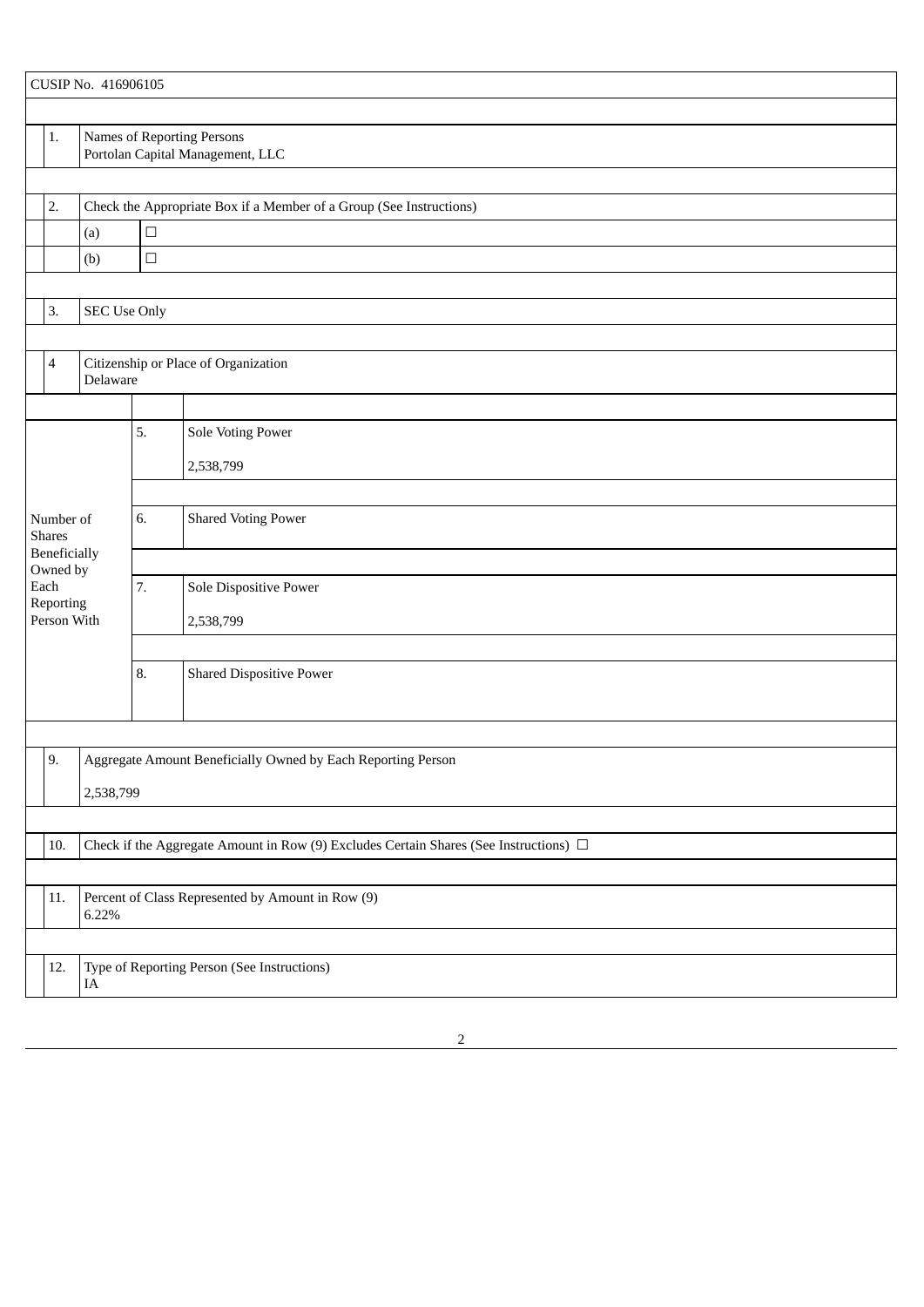|                |                                                                           | CUSIP No. 416906105 |                                                                                            |                                                              |  |  |  |  |
|----------------|---------------------------------------------------------------------------|---------------------|--------------------------------------------------------------------------------------------|--------------------------------------------------------------|--|--|--|--|
|                |                                                                           |                     |                                                                                            |                                                              |  |  |  |  |
|                | 1.                                                                        | George McCabe       |                                                                                            | Names of Reporting Persons                                   |  |  |  |  |
|                |                                                                           |                     |                                                                                            |                                                              |  |  |  |  |
|                | 2.<br>Check the Appropriate Box if a Member of a Group (See Instructions) |                     |                                                                                            |                                                              |  |  |  |  |
|                |                                                                           | $\Box$<br>(a)       |                                                                                            |                                                              |  |  |  |  |
|                |                                                                           | (b)                 | $\Box$                                                                                     |                                                              |  |  |  |  |
|                |                                                                           |                     |                                                                                            |                                                              |  |  |  |  |
|                | 3.<br>SEC Use Only                                                        |                     |                                                                                            |                                                              |  |  |  |  |
|                |                                                                           |                     |                                                                                            |                                                              |  |  |  |  |
|                | $\overline{\mathcal{A}}$                                                  | <b>USA</b>          |                                                                                            | Citizenship or Place of Organization                         |  |  |  |  |
|                |                                                                           |                     |                                                                                            |                                                              |  |  |  |  |
|                |                                                                           |                     | 5.                                                                                         | Sole Voting Power                                            |  |  |  |  |
|                |                                                                           |                     |                                                                                            | 2,538,799                                                    |  |  |  |  |
|                |                                                                           |                     |                                                                                            |                                                              |  |  |  |  |
|                |                                                                           |                     | 6.                                                                                         | <b>Shared Voting Power</b>                                   |  |  |  |  |
|                | Number of<br><b>Shares</b>                                                |                     |                                                                                            |                                                              |  |  |  |  |
|                | Beneficially                                                              |                     |                                                                                            |                                                              |  |  |  |  |
|                | Owned by<br>Each<br>Reporting<br>Person With                              |                     | 7.                                                                                         | Sole Dispositive Power                                       |  |  |  |  |
|                |                                                                           |                     |                                                                                            | 2,538,799                                                    |  |  |  |  |
|                |                                                                           |                     |                                                                                            |                                                              |  |  |  |  |
|                |                                                                           |                     | 8.                                                                                         | <b>Shared Dispositive Power</b>                              |  |  |  |  |
|                |                                                                           |                     |                                                                                            |                                                              |  |  |  |  |
|                |                                                                           |                     |                                                                                            |                                                              |  |  |  |  |
|                |                                                                           |                     |                                                                                            |                                                              |  |  |  |  |
|                | 9.                                                                        |                     |                                                                                            | Aggregate Amount Beneficially Owned by Each Reporting Person |  |  |  |  |
|                |                                                                           | 2,538,799           |                                                                                            |                                                              |  |  |  |  |
|                |                                                                           |                     |                                                                                            |                                                              |  |  |  |  |
|                | 10.                                                                       |                     | Check if the Aggregate Amount in Row (9) Excludes Certain Shares (See Instructions) $\Box$ |                                                              |  |  |  |  |
|                |                                                                           |                     |                                                                                            |                                                              |  |  |  |  |
| $11.$<br>6.22% |                                                                           |                     |                                                                                            | Percent of Class Represented by Amount in Row (9)            |  |  |  |  |
|                |                                                                           |                     |                                                                                            |                                                              |  |  |  |  |
|                | 12.                                                                       | IN                  |                                                                                            | Type of Reporting Person (See Instructions)                  |  |  |  |  |
|                |                                                                           |                     |                                                                                            |                                                              |  |  |  |  |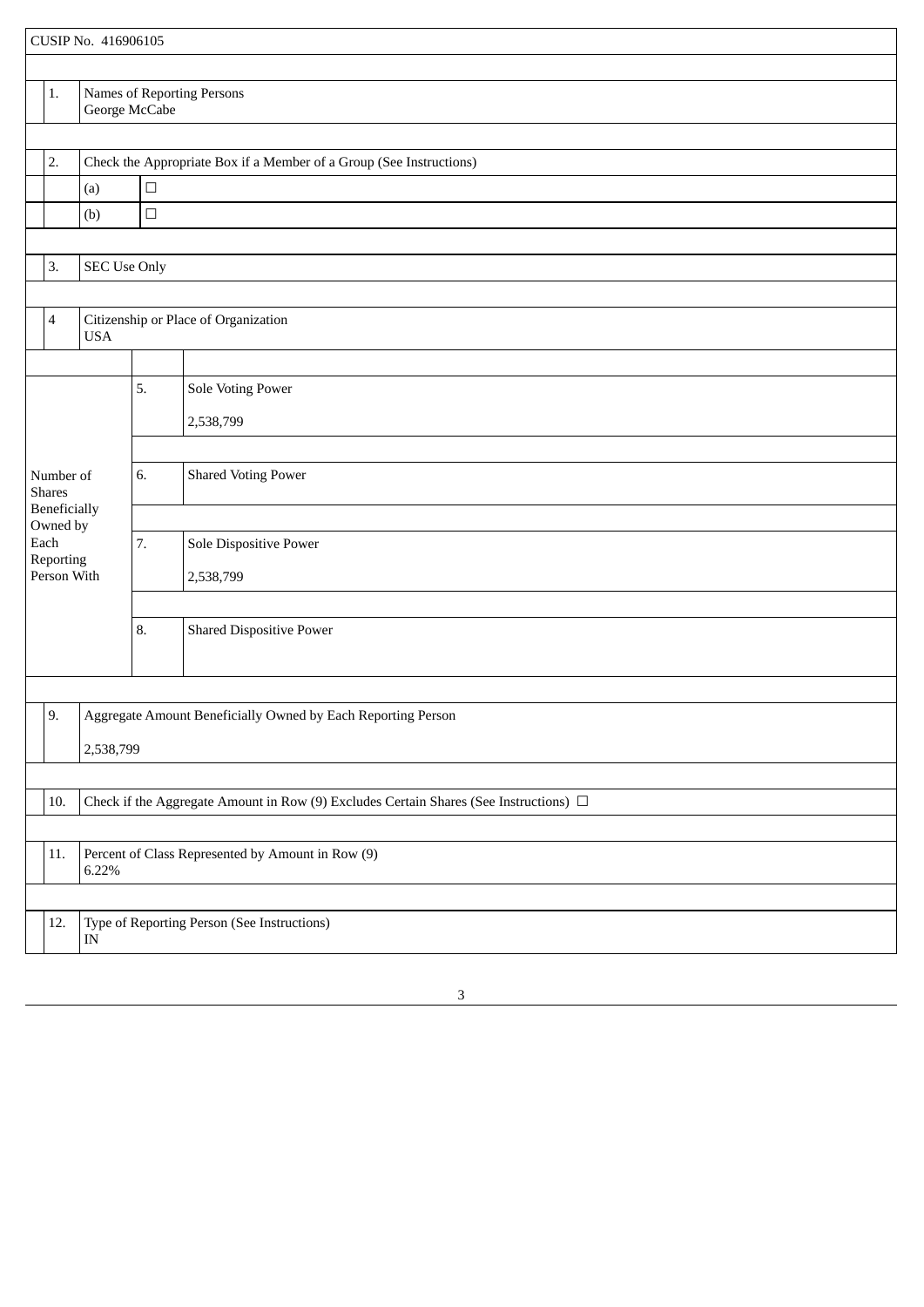| (a) | Name of Issuer<br>Harvard Bioscience, Inc.  |
|-----|---------------------------------------------|
| (b) | 84 October Hill Road<br>Holliston, MA 01746 |

#### **Item 2.**

#### (a) Name of Person Filing

This statement is being filed with respect to the shares of common stock ("Common Stock") of the Issuer beneficially owned (1) directly by Portolan Capital Management, LLC, a registered investment adviser, in its capacity as investment manager for various clients, and (2) indirectly by George McCabe, the Manager of Portolan Capital Management, LLC. Portolan Capital Management, LLC and Mr. McCabe are sometimes individually referred to herein as a "Reporting Person" and collectively as the "Reporting Persons."

- (b) Address of Principal Business Office or, if none, Residence Portolan Capital Management, LLC and George McCabe 2 International Place, FL 26, Boston, MA 02110
- (c) Citizenship Portolan Capital Management, LLC – DE Mr. McCabe – USA
- (d) Title of Class of Securities Common
- (e) CUSIP Number 416906105

#### Item 3. If this statement is filed pursuant to §§240.13d-1(b) or 240.13d-2(b) or (c), check whether the person filing is a:

- (a)  $\Box$  Broker or dealer registered under section 15 of the Act (15 U.S.C. 780).
- (b)  $\Box$  Bank as defined in section 3(a)(6) of the Act (15 U.S.C. 78c).
- (c)  $\Box$  Insurance company as defined in section 3(a)(19) of the Act (15 U.S.C. 78c).
- (d) ☐ Investment company registered under section 8 of the Investment Company Act of 1940 (15 U.S.C. 80a-8).
- (e)  $\Box$  An investment adviser in accordance with §240.13d-1(b)(1)(ii)(E);
- (f)  $\Box$  An employee benefit plan or endowment fund in accordance with §240.13d-1(b)(1)(ii)(F);
- (g)  $\Box$  A parent holding company or control person in accordance with §240.13d-1(b)(1)(ii)(G);
- (h)  $\Box$  A savings association as defined in Section 3(b) of the Federal Deposit Insurance Act (12 U.S.C. 1813);
- (i)  $\Box$  A church plan that is excluded from the definition of an investment company under section 3(c)(14) of the Investment Company Act of 1940 (15 U.S.C. 80a-3);
- (j)  $\Box$  A non-U.S. institution in accordance with § 240.13d-1(b)(1)(ii)(J);
- (k)  $\Box$  Group, in accordance with §240.13d-1(b)(1)(ii)(J).

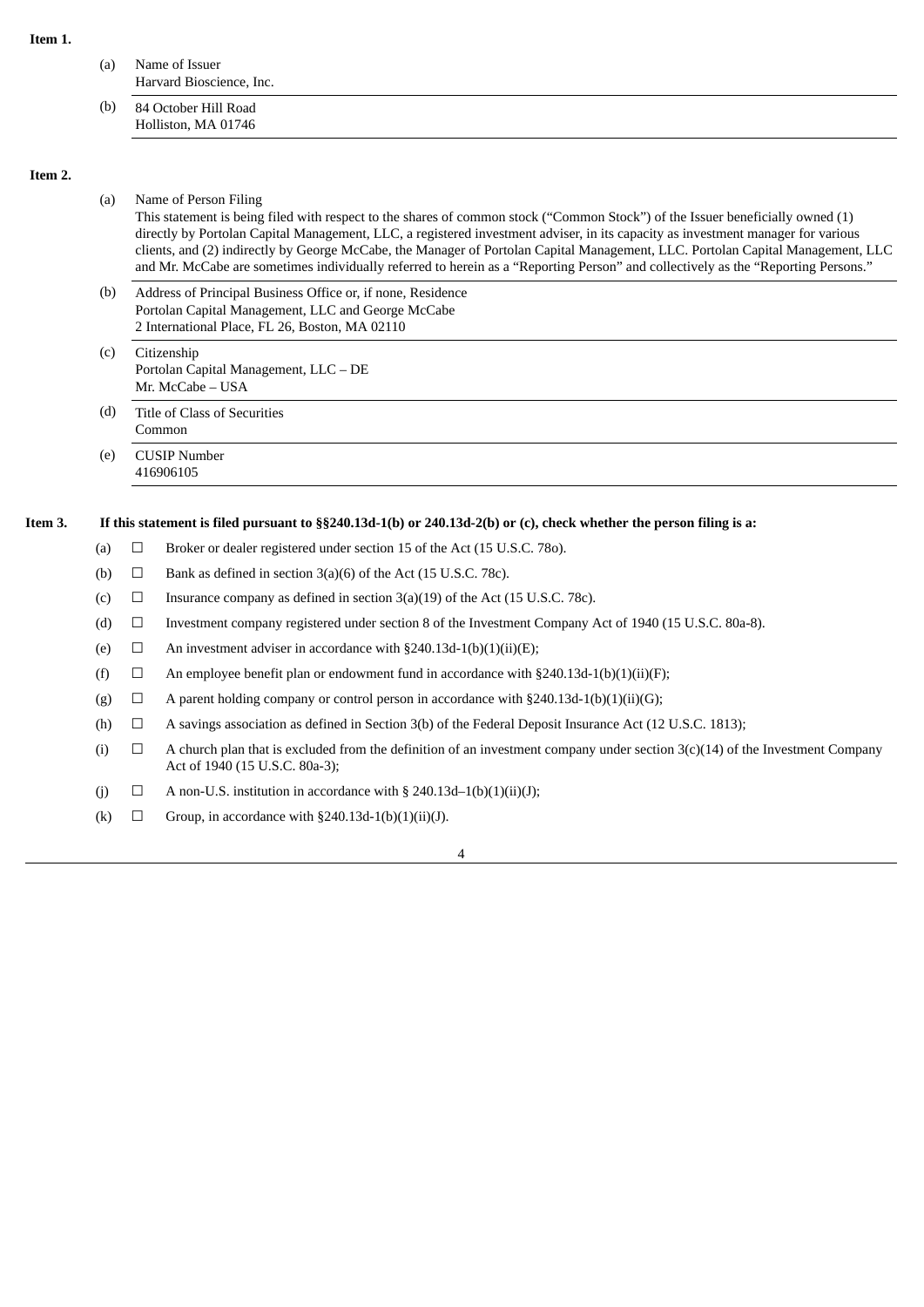# **Item 4. Ownership**

Provide the following information regarding the aggregate number and percentage of the class of securities of the issuer identified in Item 1.

Reference is hereby made to Items 5-9 and 11 of pages 1 - 2 of this Schedule, which Items are incorporated by reference herein.

# **Item 5. Ownership of Five Percent or Less of a Class**

If this statement is being filed to report the fact that as of the date hereof the reporting person has ceased to be the beneficial owner of more than five percent of the class of securities, check the following o.

Not applicable.

## **Item 6. Ownership of More than Five Percent on Behalf of Another Person**

Various persons have the right to receive or the power to direct the receipt of dividends from, or the proceeds from the sale of, the Common Stock of Harvard Bioscience, Inc. No one person's interest in the Common Stock of Harvard Bioscience, Inc. is more than five percent of the total outstanding Common Stock.

## Item 7. Identification and Classification of the Subsidiary Which Acquired the Security Being Reported on By the Parent Holding Company **or Control Person**

Not applicable

#### **Item 8. Identification and Classification of Members of the Group**

Not applicable

# **Item 9. Notice of Dissolution of Group**

Not applicable

# **Item 10. Certification**

By signing below I certify that, to the best of my knowledge and belief, the securities referred to above were not acquired and are not held for the purpose of or with the effect of changing or influencing the control of the issuer of the securities and were not acquired and are not held in connection with or as a participant in any transaction having that purpose or effect.